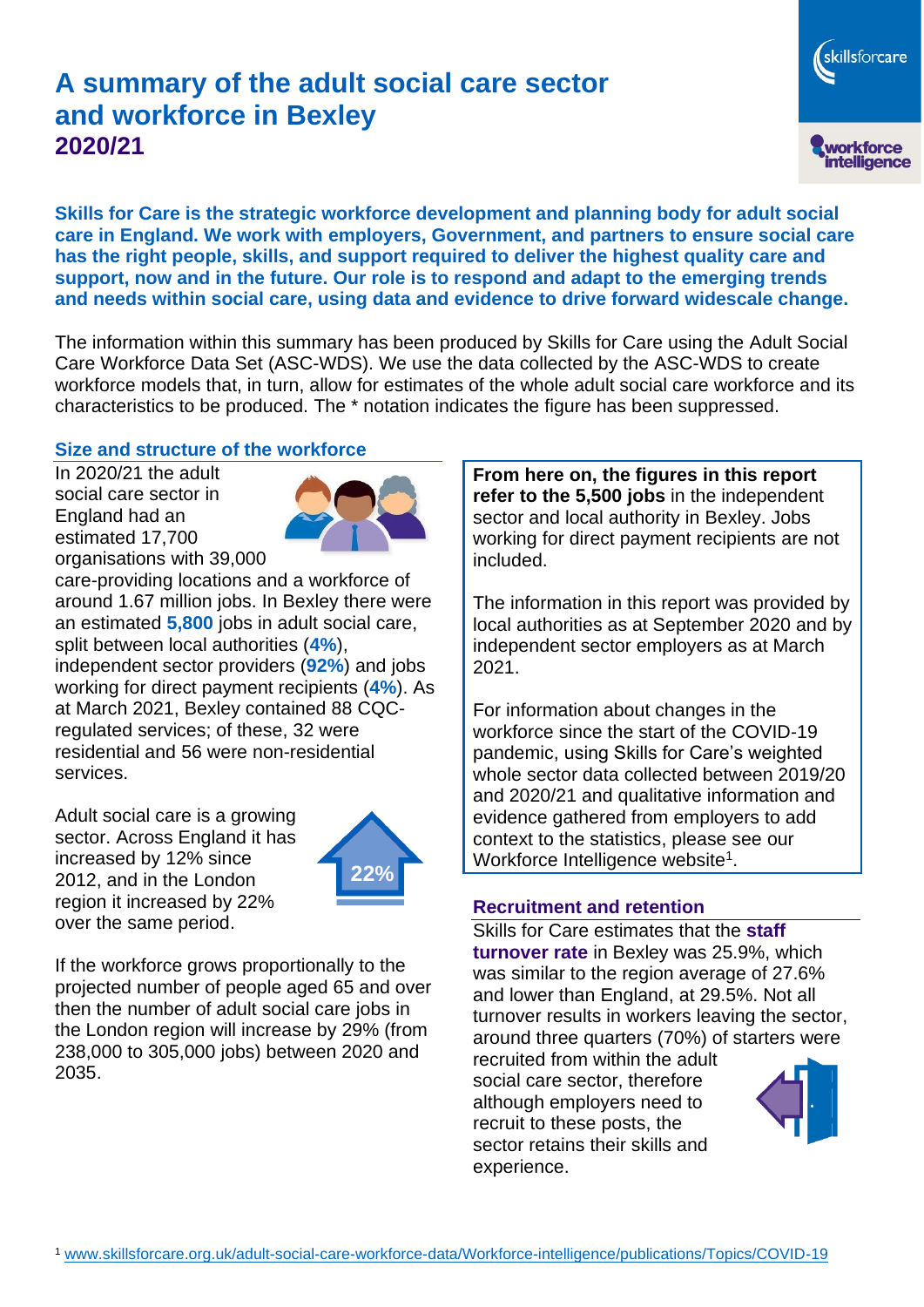Adult social care has an experienced 'core' of workers. Workers in Bexley had on average **8.9 years of experience in the sector** and 80% of the workforce had been working in the sector for at least three years.

Using both workforce intelligence evidence and our links with employers and stakeholders across England, we know that recruitment and retention is one of the largest issues faced by employers. We have many resources and tools available to help, for example the 'Values-based recruitment and retention toolkit'<sup>2</sup> and 'Seeing potential: widen your talent pool'. <sup>3</sup> For more information please visit: [www.skillsforcare.org.uk/recruitment-retention](http://www.skillsforcare.org.uk/recruitment-retention)

### **Employment information**

We estimate Bexley had **5,500** adult social care jobs employed in the local authority and independent sectors. These included 475 managerial roles, 200 regulated professionals, 4,200 direct care (including 3,500 care workers), and 650 othernon-care proving roles.

The average number of **sickness days** taken in the last year in Bexley was 6.9, (8.5 in London and 9.5 across England). With an estimated directly employed workforce of 5,000, this would mean employers in Bexley lost approximately **35,000 days to sickness in 2020/21**. In England levels of staff sickness have nearly doubled over the course of the pandemic between 2019/20 and 2020/21, in total around 6 million extra days were lost to sickness than in the year before.

Almost half (44%) of the workforce in Bexley were on zero-hours contracts. Around a half (45%) of the workforce usually worked fulltime hours and 55% were part-time.

### **Chart 1. Proportion of workers on zero hours contracts by area**

| England       | 25% |     |
|---------------|-----|-----|
| London        |     | 42% |
| <b>Bexley</b> |     | 44% |

## **Workforce demographics**

The majority (88%) of the workforce in Bexley were female, and the average age was 46.3 years old. Workers aged 24 and



under made up 6% of the workforce and workers aged over 55 represented 30%. Given this age profile approximately 1,700 people will be reaching retirement age in the next 10 years.

Nationality varied by region, in England 83% of the workforce identified as British, while in the London region this was 63%. An estimated 74% of the workforce in Bexley identified as British, 6% identified as of an EU nationality and 20% a non-EU nationality, therefore there was a higher reliance on non-EU than EU workers.

### **Pay**



Table 1 shows the full-time equivalent annual or hourly pay rate of selected job roles in Bexley (area), London (region) and England. All figures

represent the independent sector as at March 2021, except social workers which represent the local authority sector as at September 2020. At the time of analysis, the National Living Wage was £8.72.

#### **Table 1. Average pay rate of selected job roles by area**

|                                 | <b>England</b> | Region  | Area    |  |  |
|---------------------------------|----------------|---------|---------|--|--|
| Full-time equivalent annual pay |                |         |         |  |  |
| Social Worker <sup>t</sup>      | £37,100        | £44,500 | £35,800 |  |  |
| Registered nurse                | £33,600        | £34,700 | £32,700 |  |  |
| Hourly pay                      |                |         |         |  |  |
| National Living<br>Wage         | £8.72          | £8.72   | £8.72   |  |  |
| Senior care worker              | £10.00         | £10.43  | £10.41  |  |  |
| Care worker                     | £9.29          | £9.70   | £9.26   |  |  |
| Support and<br>outreach         | £9.53          | £10.19  | £9.26   |  |  |

†Local authority social workers only.

Please note that pay varies by sector, with local authority pay generally being higher than independent sector pay.